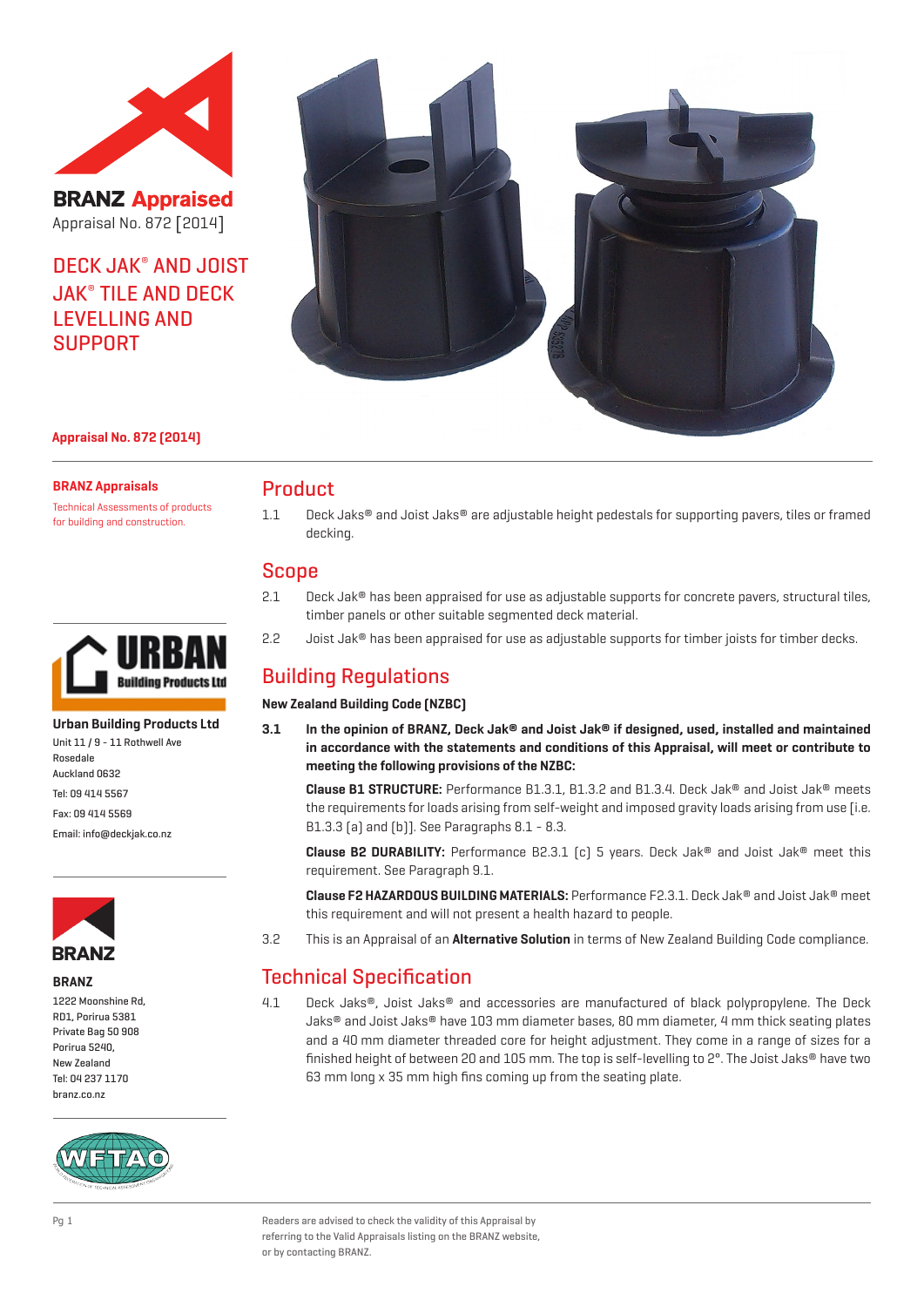

#### **Accessories**

- ¬ Base Spacers 20 mm or 50 mm deep and 110 mm in diameter. Used under Deck Jaks® or Joist Jaks® to provide extra height. More than one Base Spacer may be used under each Deck Jak® or Joist Jak®.
- ¬ Base Plate 200 mm diameter Base Plate that spreads the load from the deck over a greater area and also has splines that can provide an extra 2° slope for use on decks or substrates with a 4° fall.
- $\bullet$  Mushroom Spacers these have a 10 mm long x 6 mm diameter pin with a 6 mm deep x 11 mm diameter head. They are inserted into pre-drilled holes in the edge of perimeter tiles/panels to provide a non-movable grid whilst maintaining a 6 mm gap at the edge to allow water run-off.
- ¬ Tile Edge Clip these are for clipping on to the edge of perimeter, 13 mm thick structural tiles to provide a non-movable grid whilst maintaining a 6 mm gap at the edge to allow water run-off.
- ¬ EPDM Spacer 10 mm thick spacer with adhesive on one face to adhere to either the tile or the cladding.
- 4.2 Fasteners used with the Joist Jaks® are 30 mm long nails or screws. These must be hot dipped galvanised or stainless steel as required for the environment the deck is to be installed in.

# Handling and Storage

5.1 Deck Jaks® and Joist Jaks® and their associated accessories are reasonably robust. They should be stored out of direct sunlight and carefully handled to prevent physical damage.

# Technical Literature

6.1 Refer to the Appraisals listing on the BRANZ website for details of the current Technical Literature for Deck Jak® and Joist Jak® systems. The Technical Literature must be read in conjunction with this Appraisal. All aspects of design, installation, use and maintenance contained in the Technical Literature and within the scope of this Appraisal must be followed.

# Design Information

- 7.1 Deck Jaks® and Joist Jaks® are used to provide a level and/or elevated deck surface. They can provide support for the decorative and protective finish of pavers, tiles or timber decking. They may be used to meet the requirements for level thresholds as described in NZBC Acceptable Solution E2/AS1 Clause 7.3.
- 7.2 Deck Jaks® and Joist Jaks® are suitable for use with most waterproofing membranes, however, confirmation as to their suitability should be sought from the membrane supplier.
- 7.3 The supporting structure for the Deck Jak<sup>®</sup> or Joist Jak<sup>®</sup> system that is to be installed must be designed to carry the imposed dead load of the tile or deck system along with any associated live load.
- 7.4 The completed tile or deck system must be laterally supported on all sides at the height of the finished system. The Deck Jaks® and Joist Jaks® are not designed to take lateral loads and have not been appraised to do so.
- 7.5 Deck Jaks<sup>®</sup> and Joist Jaks<sup>®</sup> are not fixed to the substrate that they sit on, so wind uplift of the elevated system may need to be considered. While solid balcony railings and walls provide protection against strong winds, designers and end users need to be aware of uplift from winds in exposed environments.
- 7.6 Deck Jaks® and Joist Jaks® can accommodate a supporting substrate slope of up to 2° whilst still providing a level surface. For substrate slopes of 2° - 4° the Base Plate should also be used as this provides a further 2° of slope allowance.
- 7.7 Combinations of Deck Jaks® or Joist Jaks® and Base Spacers should not exceed 400 mm in height.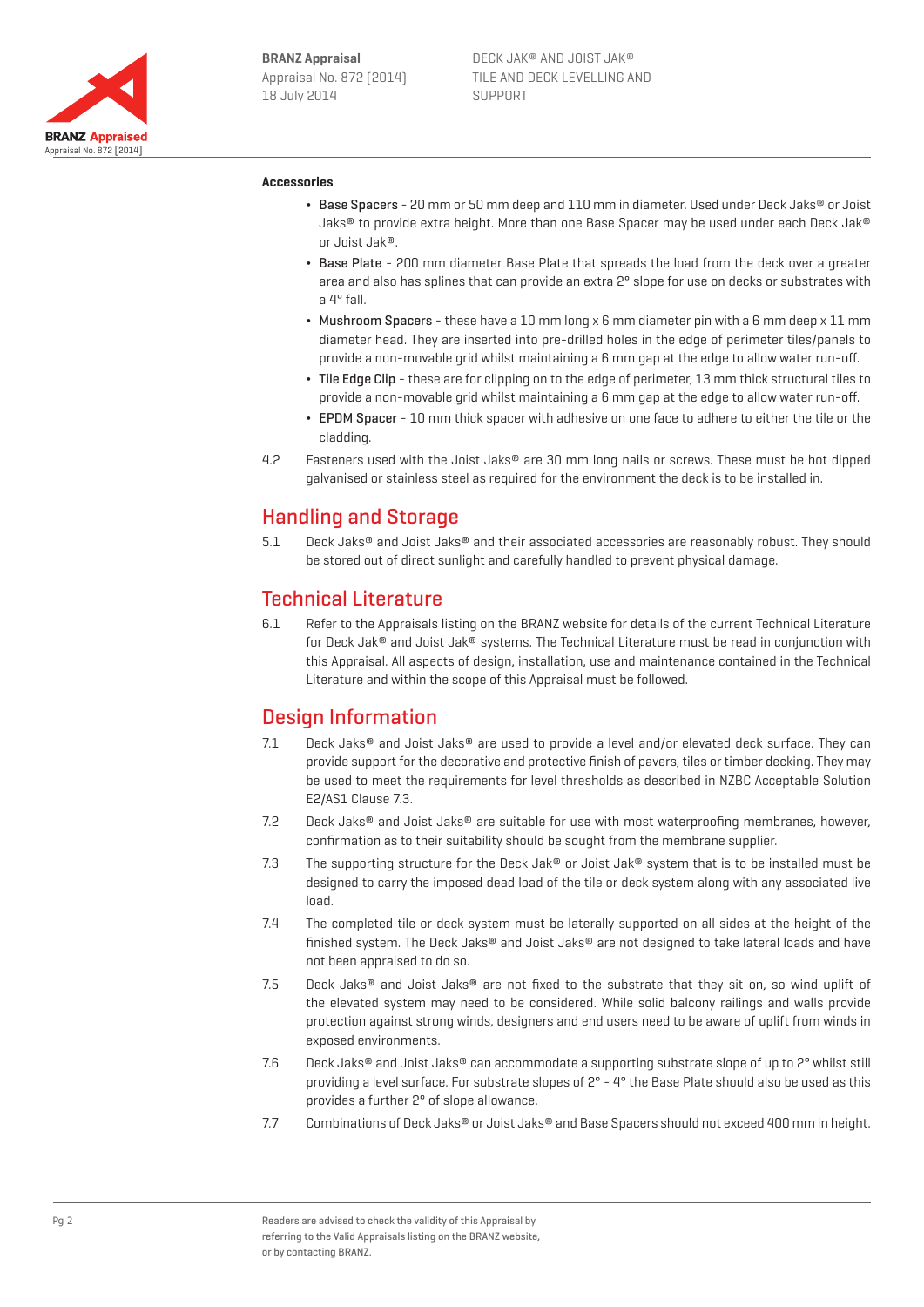

### Structure

#### **NZS 3604 Decks**

8.1 Deck Jaks® are capable of carrying the maximum 2 kPa live load as specified for decks by NZS 3604. However, specific design of the supporting structure may be required to safely distribute the resultant point load from the Deck Jaks®. Refer to Paragraph 8.2, below.

#### **Specific Design**

- 8.2 For specific engineering design purposes, the capacity strength of the Deck Jaks® and Joist Jaks® is 3.36 kN.
- 8.3 The spacing of Joist Jaks® will be dependent on the depth of the timber joists used and the spacing between them.

#### **Durability**

#### **Serviceable Life**

9.1 The expected serviceable life of the Deck Jaks® and Joist Jaks® along with the Base Spacers and Base Plates is at least 15 years.

#### **Maintenance**

- 10.1 Due to natural settlement and movement of buildings, some raised, lowered or rocking tiles may become evident. If this is the case, the tile or tiles may be lifted, the Deck Jak® suitably adjusted and the tiles replaced to re-level the deck.
- 10.2 Wall spacers or tile edge clips must be in place and must be replaced if they become worn or are missing.

### Safety From Falling

11.1 Barriers that are required around the perimeter of decks that incorporate Deck Jak® or Joist Jak® installations must meet the height requirements of New Zealand Building Code Acceptable Solution F4/AS1 after the installation of the system.

# Installation Information

- 12.1 Installation of Deck Jaks® or Joist Jaks® must be in accordance with the Technical Literature and any specific design instructions.
- 12.2 Careful determination of the area and levels of the deck to be covered should be undertaken to determine the number and heights of Deck Jaks®, Joist Jaks®, Base Spacers and Base Plates required for the job.
- 12.3 At the corners or edges of decks, where a Deck Jak® may only be supporting one or two tiles the extra spacing lugs must be removed so that the tile will sit flat on to the seating plate. If Base Plates are used at these points it may be necessary to cut part of the Base Plate away so that the Deck Jak® can be placed up to the edge of the tile. It is important to ensure that, if this is done, no sharp edges are left that may damage any waterproof membrane that is under the system.
- 12.4 It is recommended that where concrete pavers or large structural tiles are used, an additional Deck Jak®, with its spacing lugs removed, be placed under the centre of each paver or along the perimeter as required by the tile or paver supplier.
- 12.5 Wall spacers or tile edge clips must be installed 50 mm from the corner of every perimeter tile to hold the tile off the wall for drainage, and to lock the system together.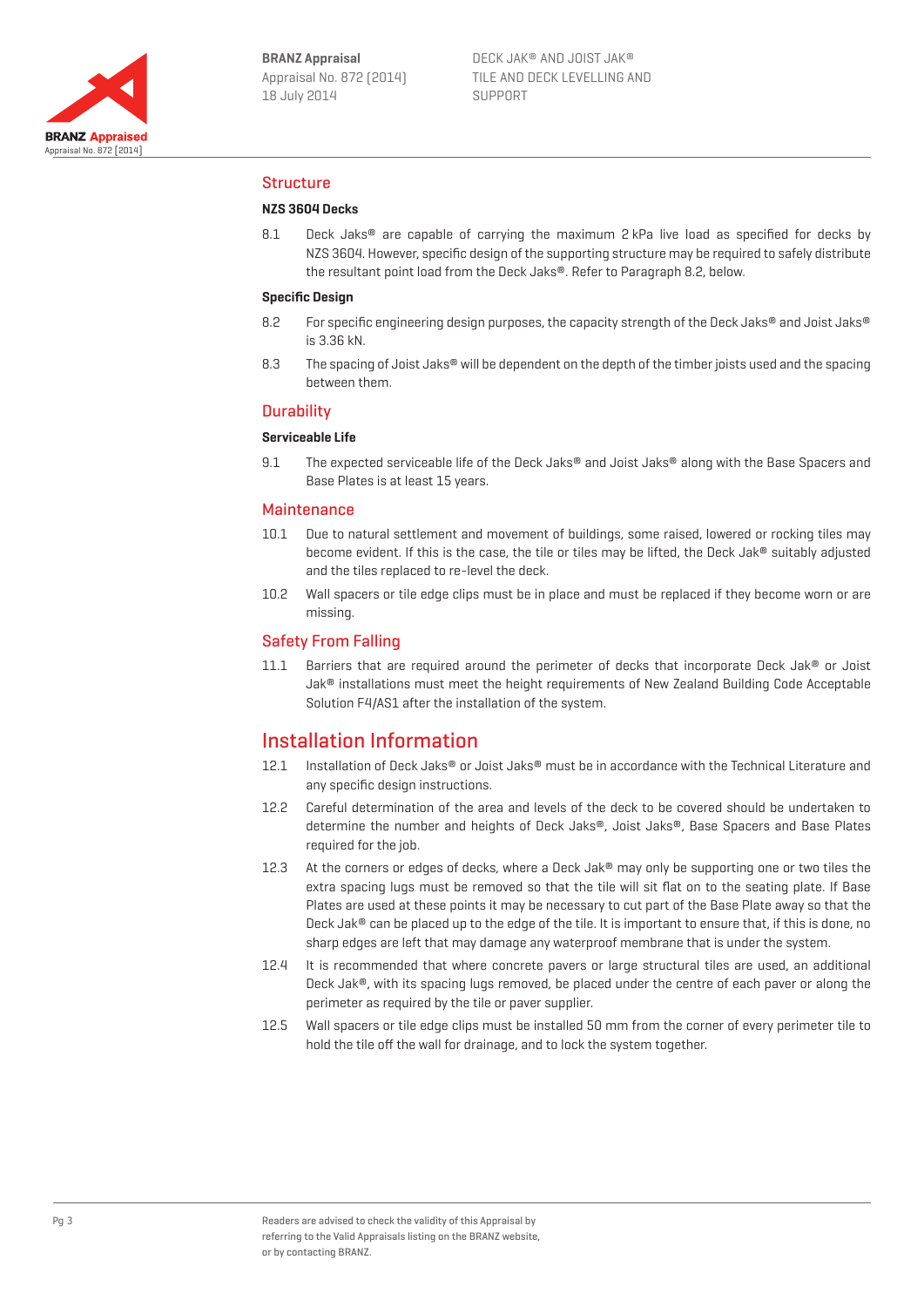

DECK JAK® AND JOIST JAK® TILE AND DECK LEVELLING AND SUPPORT

# Basis of Appraisal

The following is a summary of the Technical Investigations carried out:

### Tests

13.1 Compressive strength tests have been carried out on Deck Jaks® by independent laboratories and BRANZ. The results of these tests have been reviewed and found to be satisfactory.

### Investigations

- 14.1 Structural calculations have been carried out by BRANZ based on the testing.
- 14.2 A durability assessment has been carried out on Deck Jaks® and Joist Jaks® by BRANZ technical experts.

### **Quality**

- 15.1 The manufacture of the Deck Jak® and Joist Jak® components has been examined by BRANZ and found to be satisfactory.
- 15.2 Quality of supply of the product to the market is the responsibility of Urban Building Products Ltd.
- 15.3 Designers are responsible for the design of the building and incorporating the Deck Jak® or Joist Jak® systems in accordance with this Appraisal and the Technical Literature.
- 15.4 Quality of installation is the responsibility of the installer.

### Sources of Information

- ¬ NZS 3602:2003 Timber and wood-based products for use in building.
- ¬ NZS 3604:2011 Timber-framed buildings.
- ¬ Ministry of Business, Innovation and Employment Record of Amendments for Compliance Documents and Handbooks.
- ¬ The Building Regulations 1992.